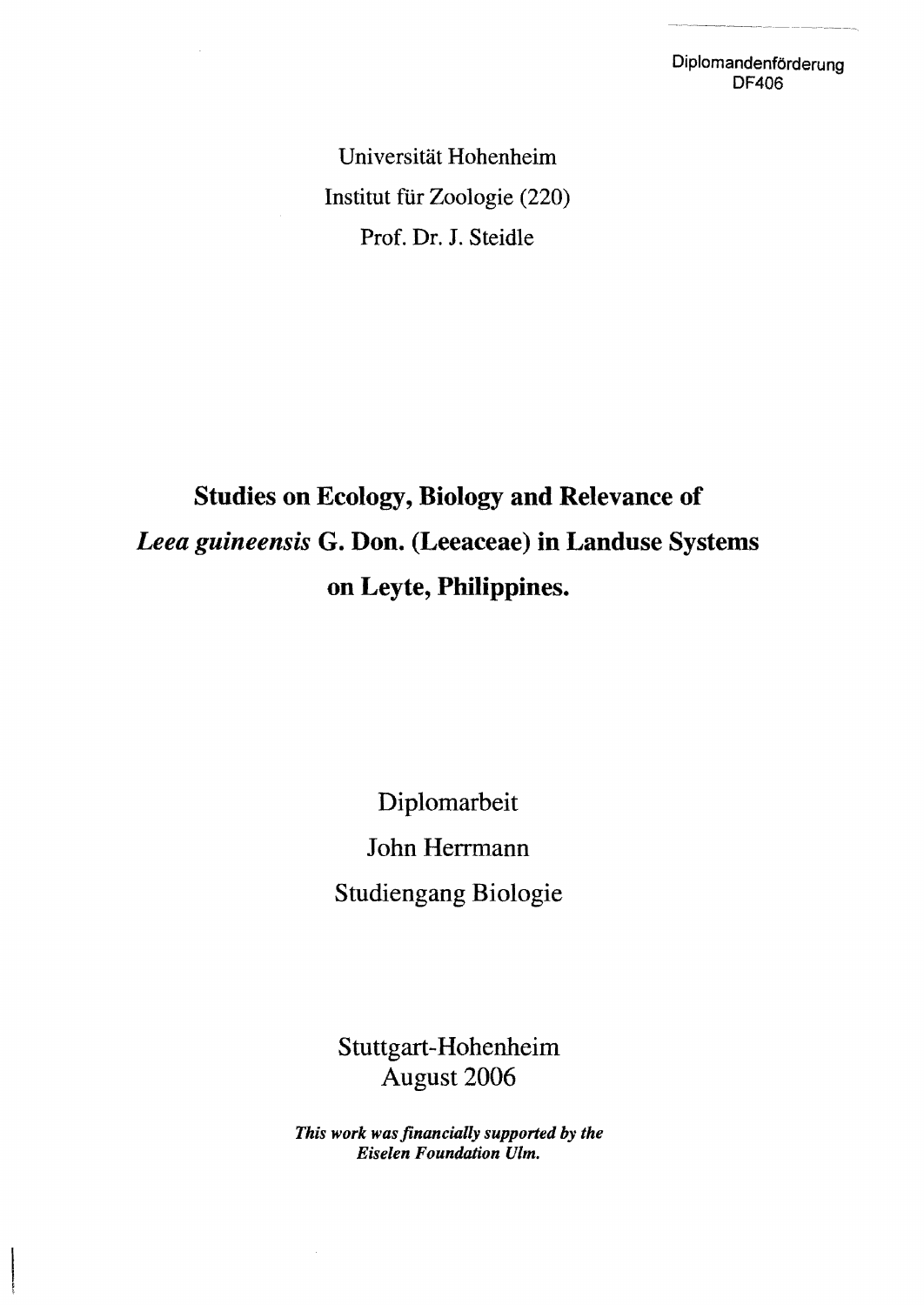## **6 Summary**

The conducted study dealt with the morphological characters as well as habitat descriptions of *Leea guineensis.* Furthermore, it was analyzed which flower visitors are attraeted to the infloreseenses and if the eommunities of flower visitors differ between areas with different anthropogenie influenee. The results were surveyed for a possible applieation of *L. guineensis* in the "Rainforestation Farming". Tbe study site was located upwards from Cienda village, Leyte (Philippines) on the footslopes of the Mt. Pangasugan along the Tubod River.

For a better specification of the firstly general classified habitat types, the "Crown Free Projection" was determined on seleeted study plants by using the "vertical tube method". Additionally light and humidity measurements were eondueted exemplarilyon a study plant to eompare the results with the data of an unwooded area.

General morphologieal eharaeters were noted on loeation, measurements were either taken directly on the plant or through samples at the Leyte State University.

At the University of Hohenheim germination tests with seeds of *L. guineensis* were accomplished. The seeds were portioned into growth chambers with  $15^{\circ}$ C,  $27^{\circ}$ C and  $40^{\circ}$ C. At every temperature half of the seeds were grown in light, the other half in darkness.

Flower visitors were counted in degraded land and secondary forest and divided into species. Unknown speeies were eatehed, eonserved in alcohol and identified.

Tbe results of the habitat analysis showed a prefemee for shady and moist areas, mostly elose to the Tubod River. The "Crown Free Projection" showed an average of  $5\%$ . The exemplary light measurement showed that the light intensity was in the mean 22 % lower than on the unwooded area, in exchange the humidity was in the mean 17 % higher.

The germination tests showed the best results at a temperature treatment with  $27^{\circ}$ C, whereas more seeds germinated in light than in darkness. At  $40^{\circ}$ C the number of germinated seeds showed no difference betweeen light and darkness, at 15°C none of the seeds germinated.

To satisfy these light requirements within the "Rainforestation Farrning", *L. guineensis* should be grown in the first year, to accomplish that the seeds can brake their canopy-induced dormancy. The second year tree should be shade loving when young and grow tall when old.

Tbe morphological analysis indicated differenees to the previous descriptions of L *guineensis.* A new eharaeter are the stilt roots, whieh are supposed to be an adaption to the fluetuating water level of the Tubod River. Furthermore, the berries showed a very dark purple to black coloration.